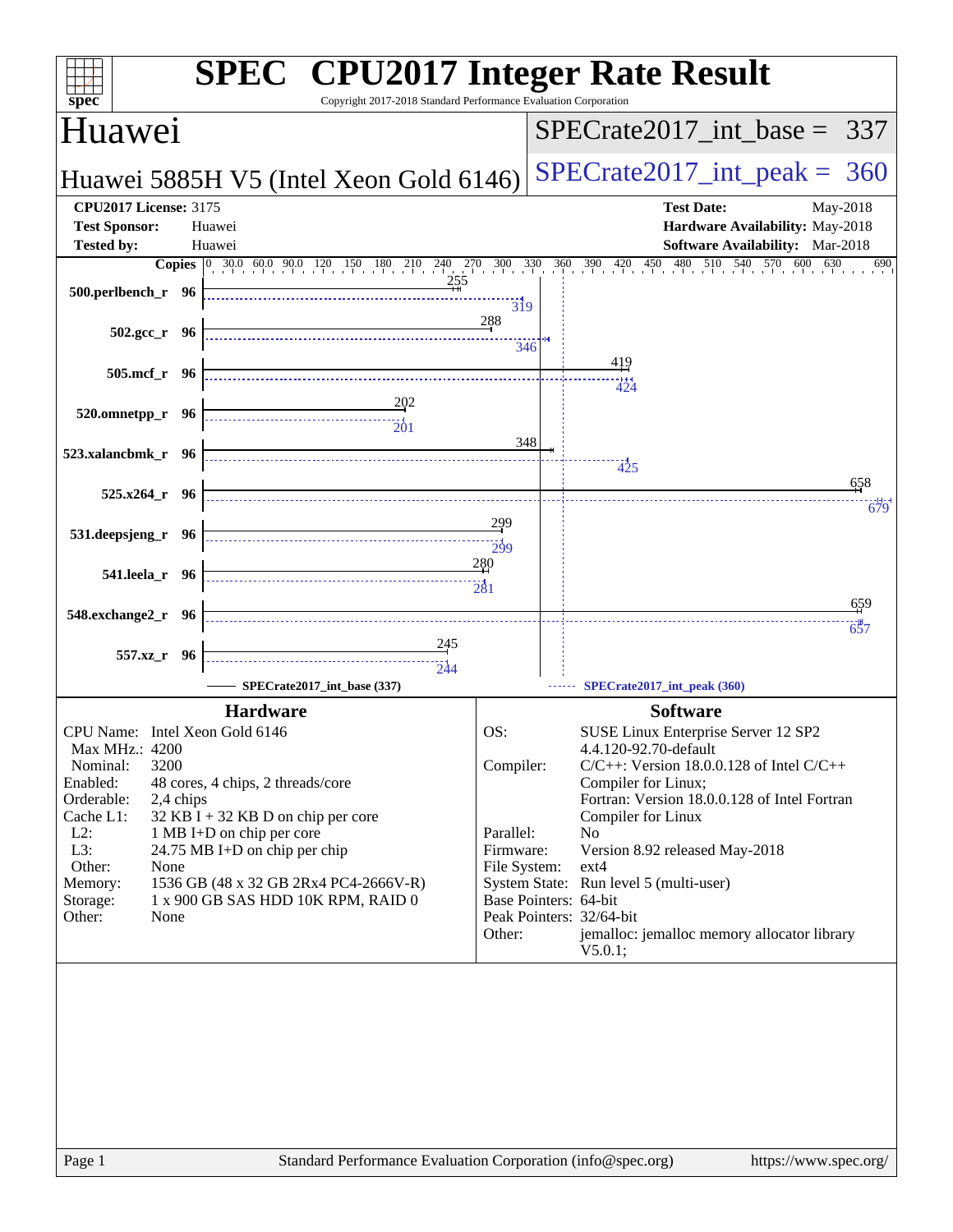

Copyright 2017-2018 Standard Performance Evaluation Corporation

## Huawei

### [SPECrate2017\\_int\\_base =](http://www.spec.org/auto/cpu2017/Docs/result-fields.html#SPECrate2017intbase) 337

Huawei 5885H V5 (Intel Xeon Gold 6146) SPECrate  $2017$  int peak = 360

**[CPU2017 License:](http://www.spec.org/auto/cpu2017/Docs/result-fields.html#CPU2017License)** 3175 **[Test Date:](http://www.spec.org/auto/cpu2017/Docs/result-fields.html#TestDate)** May-2018 **[Test Sponsor:](http://www.spec.org/auto/cpu2017/Docs/result-fields.html#TestSponsor)** Huawei **[Hardware Availability:](http://www.spec.org/auto/cpu2017/Docs/result-fields.html#HardwareAvailability)** May-2018 **[Tested by:](http://www.spec.org/auto/cpu2017/Docs/result-fields.html#Testedby)** Huawei **[Software Availability:](http://www.spec.org/auto/cpu2017/Docs/result-fields.html#SoftwareAvailability)** Mar-2018

### **[Results Table](http://www.spec.org/auto/cpu2017/Docs/result-fields.html#ResultsTable)**

|                           | <b>Base</b>                        |                |       |                |       |                | <b>Peak</b> |               |                |              |                |              |                |              |
|---------------------------|------------------------------------|----------------|-------|----------------|-------|----------------|-------------|---------------|----------------|--------------|----------------|--------------|----------------|--------------|
| <b>Benchmark</b>          | <b>Copies</b>                      | <b>Seconds</b> | Ratio | <b>Seconds</b> | Ratio | <b>Seconds</b> | Ratio       | <b>Copies</b> | <b>Seconds</b> | <b>Ratio</b> | <b>Seconds</b> | <b>Ratio</b> | <b>Seconds</b> | <b>Ratio</b> |
| $500.$ perlbench_r        | 96                                 | 595            | 257   | 600            | 255   | 612            | 250         | 96            | 479            | 319          | 479            | 319          | 478            | 320          |
| 502.gcc_r                 | 96                                 | 471            | 288   | 473            | 287   | 472            | 288         | 96            | 398            | 342          | 393            | 346          | 393            | 346          |
| $505$ .mcf r              | 96                                 | 371            | 418   | 364            | 426   | 371            | 419         | 96            | 361            | 430          | 371            | 418          | 366            | 424          |
| 520.omnetpp_r             | 96                                 | 624            | 202   | 624            | 202   | 625            | 201         | 96            | 627            | 201          | 627            | 201          | 627            | 201          |
| 523.xalancbmk r           | 96                                 | 291            | 348   | 289            | 350   | 291            | 348         | 96            | 239            | 424          | 238            | 425          | 238            | 425          |
| 525.x264 r                | 96                                 | 255            | 658   | 255            | 658   | 258            | 652         | 96            | 247            | 679          | 244            | 688          | 249            | 675          |
| 531.deepsjeng_r           | 96                                 | 368            | 299   | 368            | 299   | 369            | 298         | 96            | 367            | 299          | 368            | 299          | 367            | 300          |
| 541.leela r               | 96                                 | 567            | 280   | 557            | 285   | 568            | 280         | 96            | 566            | 281          | 566            | 281          | 564            | 282          |
| 548.exchange2_r           | 96                                 | 382            | 659   | 382            | 659   | 384            | 655         | 96            | 384            | 656          | 383            | 657          | 381            | 660          |
| 557.xz r                  | 96                                 | 424            | 245   | 424            | 244   | 424            | 245         | 96            | 425            | 244          | 424            | 245          | 425            | 244          |
| $SPECrate2017$ int base = |                                    |                | 337   |                |       |                |             |               |                |              |                |              |                |              |
| $\alpha$                  | $\sim$ $\sim$ $\sim$ $\sim$ $\sim$ |                | $ -$  |                |       |                |             |               |                |              |                |              |                |              |

**[SPECrate2017\\_int\\_peak =](http://www.spec.org/auto/cpu2017/Docs/result-fields.html#SPECrate2017intpeak) 360**

Results appear in the [order in which they were run](http://www.spec.org/auto/cpu2017/Docs/result-fields.html#RunOrder). Bold underlined text [indicates a median measurement](http://www.spec.org/auto/cpu2017/Docs/result-fields.html#Median).

### **[Submit Notes](http://www.spec.org/auto/cpu2017/Docs/result-fields.html#SubmitNotes)**

 The numactl mechanism was used to bind copies to processors. The config file option 'submit' was used to generate numactl commands to bind each copy to a specific processor. For details, please see the config file.

### **[Operating System Notes](http://www.spec.org/auto/cpu2017/Docs/result-fields.html#OperatingSystemNotes)**

 Stack size set to unlimited using "ulimit -s unlimited" Numa balancing was disabled using "echo 0 > /proc/sys/kernel/numa\_balancing"

### **[General Notes](http://www.spec.org/auto/cpu2017/Docs/result-fields.html#GeneralNotes)**

Environment variables set by runcpu before the start of the run: LD\_LIBRARY\_PATH = "/home/cpu2017/lib/ia32:/home/cpu2017/lib/intel64:/home/cpu2017/je5.0.1-32:/home/cpu2017/je5.0.1-64"

 Binaries compiled on a system with 1x Intel Core i7-4790 CPU + 32GB RAM memory using Redhat Enterprise Linux 7.4 Transparent Huge Pages enabled by default Prior to runcpu invocation Filesystem page cache synced and cleared with: sync; echo 3> /proc/sys/vm/drop\_caches runcpu command invoked through numactl i.e.: numactl --interleave=all runcpu <etc>

jemalloc: configured and built at default for 32bit (i686) and 64bit (x86\_64) targets; jemalloc: built with the RedHat Enterprise 7.4,

**(Continued on next page)**

| Standard Performance Evaluation Corporation (info@spec.org)<br>Page 2 | https://www.spec.org/ |
|-----------------------------------------------------------------------|-----------------------|
|-----------------------------------------------------------------------|-----------------------|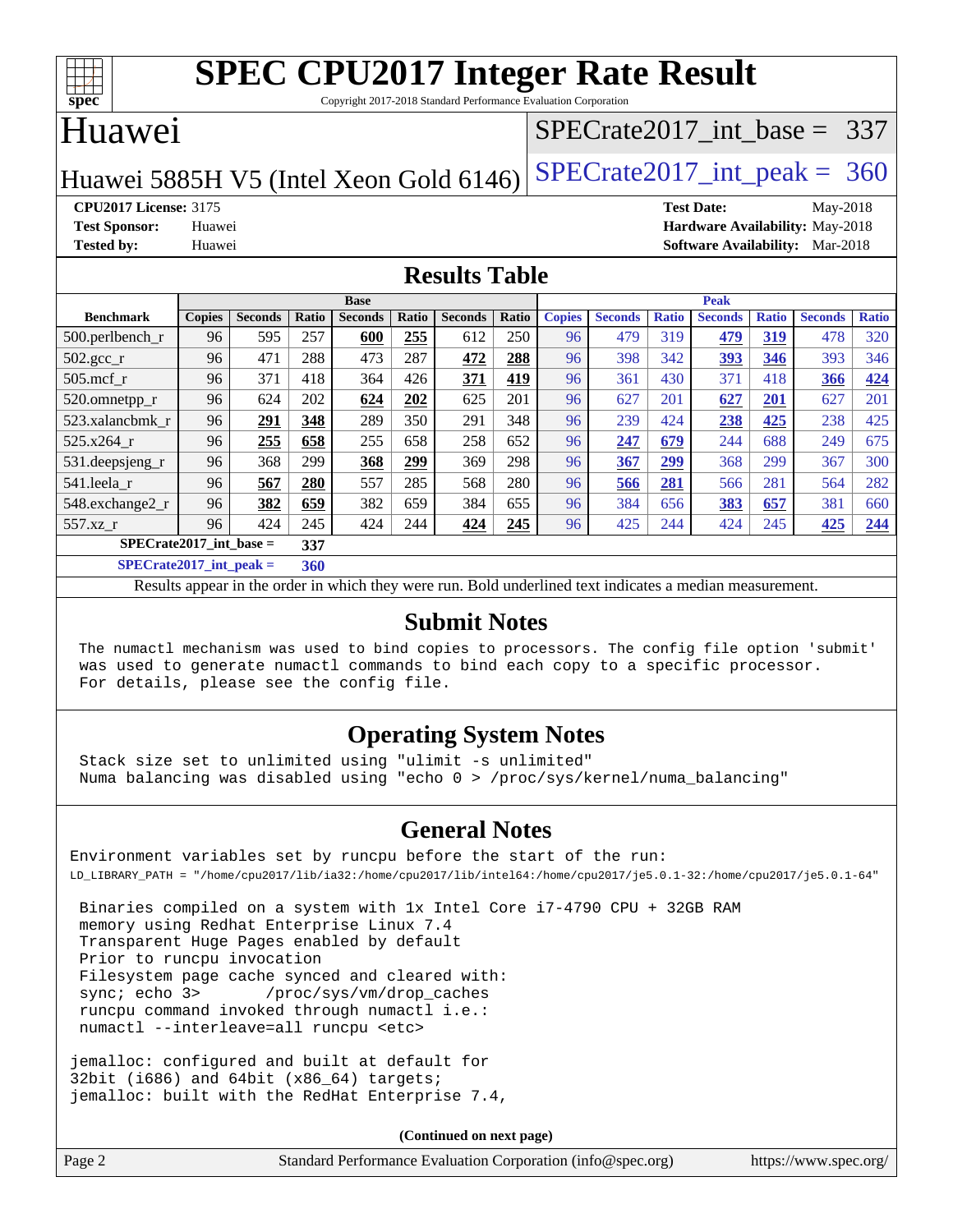

Copyright 2017-2018 Standard Performance Evaluation Corporation

## Huawei

[SPECrate2017\\_int\\_base =](http://www.spec.org/auto/cpu2017/Docs/result-fields.html#SPECrate2017intbase) 337

### Huawei 5885H V5 (Intel Xeon Gold 6146) SPECrate  $2017$  int peak = 360

**[Tested by:](http://www.spec.org/auto/cpu2017/Docs/result-fields.html#Testedby)** Huawei **[Software Availability:](http://www.spec.org/auto/cpu2017/Docs/result-fields.html#SoftwareAvailability)** Mar-2018

**[CPU2017 License:](http://www.spec.org/auto/cpu2017/Docs/result-fields.html#CPU2017License)** 3175 **[Test Date:](http://www.spec.org/auto/cpu2017/Docs/result-fields.html#TestDate)** May-2018 **[Test Sponsor:](http://www.spec.org/auto/cpu2017/Docs/result-fields.html#TestSponsor)** Huawei **[Hardware Availability:](http://www.spec.org/auto/cpu2017/Docs/result-fields.html#HardwareAvailability)** May-2018

### **[General Notes \(Continued\)](http://www.spec.org/auto/cpu2017/Docs/result-fields.html#GeneralNotes)**

and the system compiler gcc 4.8.5; jemalloc: sources available from jemalloc.net or <https://github.com/jemalloc/jemalloc/releases> Yes: The test sponsor attests, as of date of publication, that CVE-2017-5754 (Meltdown) is mitigated in the system as tested and documented. Yes: The test sponsor attests, as of date of publication, that CVE-2017-5753 (Spectre variant 1) is mitigated in the system as tested and documented. Yes: The test sponsor attests, as of date of publication, that CVE-2017-5715 (Spectre variant 2) is mitigated in the system as tested and documented.

### **[Platform Notes](http://www.spec.org/auto/cpu2017/Docs/result-fields.html#PlatformNotes)**

Page 3 Standard Performance Evaluation Corporation [\(info@spec.org\)](mailto:info@spec.org) <https://www.spec.org/> BIOS configuration: Sub NUMA Cluster (SNC) set to enabled IMC (Integrated memory controller) Interleaving set to 1 way interleave Xtended Prediction Table (XPT) Prefetch set to Enable Memory Patrol Scrub set to Disable Last Level Cache (LLC) Prefetch set to Disable Sysinfo program /home/cpu2017/bin/sysinfo Rev: r5797 of 2017-06-14 96c45e4568ad54c135fd618bcc091c0f running on linux-tk4l Fri Nov 16 23:42:59 2018 SUT (System Under Test) info as seen by some common utilities. For more information on this section, see <https://www.spec.org/cpu2017/Docs/config.html#sysinfo> From /proc/cpuinfo model name : Intel(R) Xeon(R) Gold 6146 CPU @ 3.20GHz 4 "physical id"s (chips) 96 "processors" cores, siblings (Caution: counting these is hw and system dependent. The following excerpts from /proc/cpuinfo might not be reliable. Use with caution.) cpu cores : 12 siblings : 24 physical 0: cores 0 1 2 3 4 9 10 16 18 19 25 26 physical 1: cores 0 1 2 3 8 9 10 11 18 19 24 27 physical 2: cores 0 1 3 9 11 16 17 18 19 24 26 27 physical 3: cores 0 1 2 3 4 9 10 16 18 19 25 26 From lscpu: Architecture: x86\_64 CPU op-mode(s): 32-bit, 64-bit Byte Order: Little Endian CPU(s): 96 On-line CPU(s) list: 0-95 Thread(s) per core: 2 **(Continued on next page)**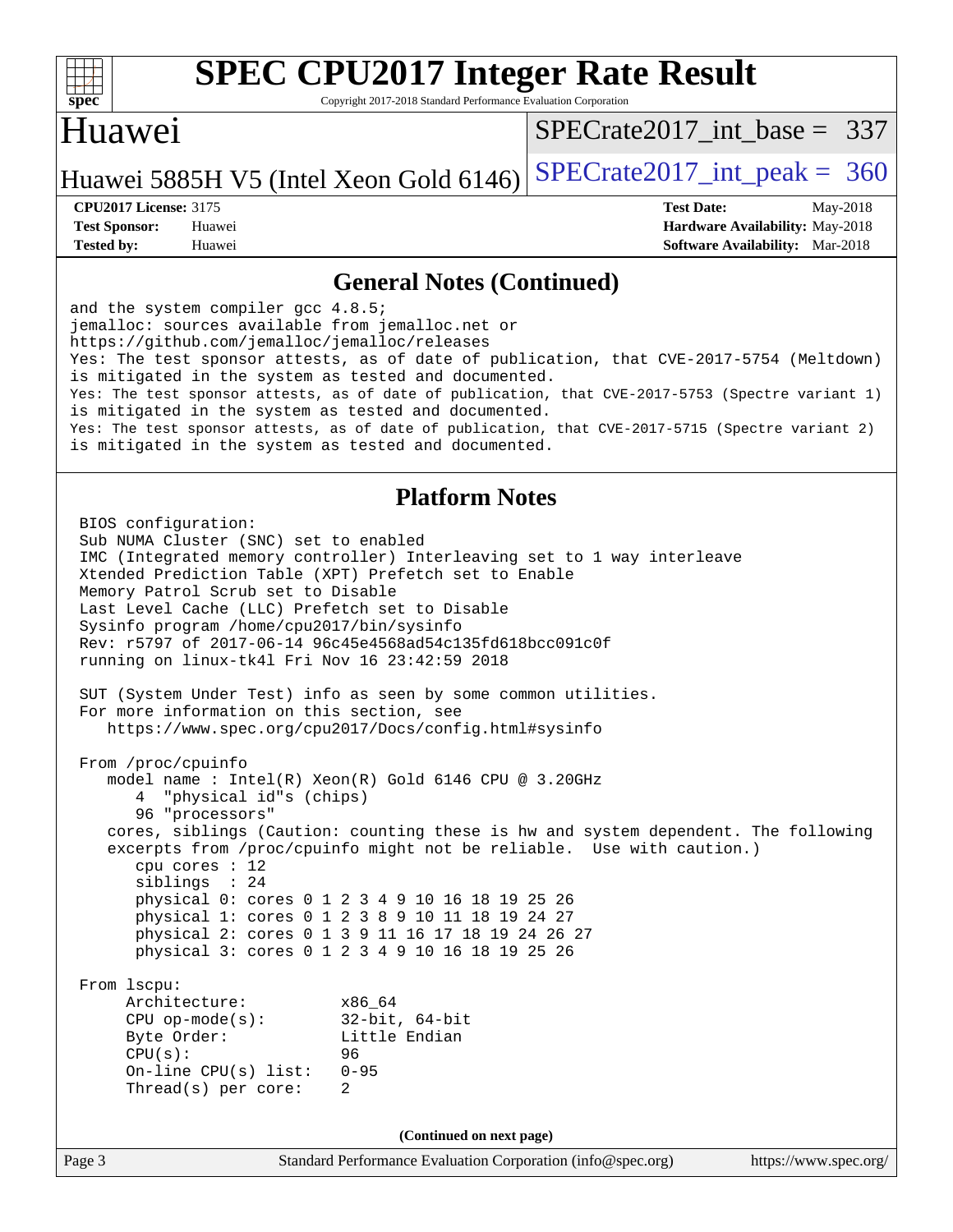

Copyright 2017-2018 Standard Performance Evaluation Corporation

### Huawei

[SPECrate2017\\_int\\_base =](http://www.spec.org/auto/cpu2017/Docs/result-fields.html#SPECrate2017intbase) 337

Huawei 5885H V5 (Intel Xeon Gold 6146) SPECrate 2017\_int\_peak =  $360$ 

**[CPU2017 License:](http://www.spec.org/auto/cpu2017/Docs/result-fields.html#CPU2017License)** 3175 **[Test Date:](http://www.spec.org/auto/cpu2017/Docs/result-fields.html#TestDate)** May-2018 **[Test Sponsor:](http://www.spec.org/auto/cpu2017/Docs/result-fields.html#TestSponsor)** Huawei **[Hardware Availability:](http://www.spec.org/auto/cpu2017/Docs/result-fields.html#HardwareAvailability)** May-2018 **[Tested by:](http://www.spec.org/auto/cpu2017/Docs/result-fields.html#Testedby)** Huawei **[Software Availability:](http://www.spec.org/auto/cpu2017/Docs/result-fields.html#SoftwareAvailability)** Mar-2018

### **[Platform Notes \(Continued\)](http://www.spec.org/auto/cpu2017/Docs/result-fields.html#PlatformNotes)**

| $Core(s)$ per socket:                                                                | 12                                                                                  |  |  |  |  |  |
|--------------------------------------------------------------------------------------|-------------------------------------------------------------------------------------|--|--|--|--|--|
| Socket(s):                                                                           | 4                                                                                   |  |  |  |  |  |
| NUMA $node(s):$                                                                      | 8                                                                                   |  |  |  |  |  |
| Vendor ID:                                                                           | GenuineIntel                                                                        |  |  |  |  |  |
| CPU family:                                                                          | 6                                                                                   |  |  |  |  |  |
| Model:                                                                               | 85                                                                                  |  |  |  |  |  |
| Model name:                                                                          | $Intel(R)$ Xeon $(R)$ Gold 6146 CPU @ 3.20GHz                                       |  |  |  |  |  |
| Stepping:                                                                            | 4                                                                                   |  |  |  |  |  |
| CPU MHz:                                                                             | 3201.000                                                                            |  |  |  |  |  |
| $CPU$ max $MHz$ :                                                                    | 3201.0000                                                                           |  |  |  |  |  |
| CPU min MHz:                                                                         | 1200.0000                                                                           |  |  |  |  |  |
| BogoMIPS:                                                                            | 6399.99                                                                             |  |  |  |  |  |
| Virtualization:                                                                      | $VT - x$                                                                            |  |  |  |  |  |
| L1d cache:                                                                           | 32K                                                                                 |  |  |  |  |  |
| Lli cache:                                                                           | 32K                                                                                 |  |  |  |  |  |
| L2 cache:                                                                            | 1024K                                                                               |  |  |  |  |  |
| L3 cache:                                                                            | 25344K                                                                              |  |  |  |  |  |
| NUMA node0 CPU(s):                                                                   | $0-2$ , 5, 7, 10, 48-50, 53, 55, 58                                                 |  |  |  |  |  |
| NUMA nodel CPU(s):                                                                   | 3, 4, 6, 8, 9, 11, 51, 52, 54, 56, 57, 59                                           |  |  |  |  |  |
| NUMA node2 CPU(s):                                                                   | 12-14, 16, 17, 22, 60-62, 64, 65, 70                                                |  |  |  |  |  |
| NUMA node3 CPU(s):                                                                   | 15, 18-21, 23, 63, 66-69, 71                                                        |  |  |  |  |  |
| NUMA $node4$ $CPU(s):$                                                               | 24, 25, 27, 29, 30, 33, 72, 73, 75, 77, 78, 81                                      |  |  |  |  |  |
| NUMA node5 $CPU(s):$                                                                 | 26, 28, 31, 32, 34, 35, 74, 76, 79, 80, 82, 83                                      |  |  |  |  |  |
| NUMA node6 CPU(s):                                                                   | 36-38, 41, 43, 46, 84-86, 89, 91, 94                                                |  |  |  |  |  |
| NUMA node7 CPU(s):                                                                   | 39, 40, 42, 44, 45, 47, 87, 88, 90, 92, 93, 95                                      |  |  |  |  |  |
| Flagg:                                                                               | fpu vme de pse tsc msr pae mce cx8 apic sep mtrr pge mca cmov                       |  |  |  |  |  |
|                                                                                      | pat pse36 clflush dts acpi mmx fxsr sse sse2 ss ht tm pbe syscall nx pdpelgb rdtscp |  |  |  |  |  |
|                                                                                      | lm constant_tsc art arch_perfmon pebs bts rep_good nopl xtopology nonstop_tsc       |  |  |  |  |  |
|                                                                                      | aperfmperf eagerfpu pni pclmulqdq dtes64 ds_cpl vmx smx est tm2 ssse3 sdbg fma cx16 |  |  |  |  |  |
|                                                                                      | xtpr pdcm pcid dca sse4_1 sse4_2 x2apic movbe popcnt tsc_deadline_timer aes xsave   |  |  |  |  |  |
| avx f16c rdrand lahf_lm abm 3dnowprefetch ida arat epb invpcid_single pln pts dtherm |                                                                                     |  |  |  |  |  |
| intel_pt rsb_ctxsw spec_ctrl stibp retpoline kaiser tpr_shadow vnmi flexpriority ept |                                                                                     |  |  |  |  |  |
|                                                                                      | vpid fsgsbase tsc_adjust bmil hle avx2 smep bmi2 erms invpcid rtm cqm mpx avx512f   |  |  |  |  |  |
|                                                                                      | avx512dq rdseed adx smap clflushopt clwb avx512cd avx512bw avx512vl xsaveopt xsavec |  |  |  |  |  |
| xgetbv1 cqm_llc cqm_occup_llc                                                        |                                                                                     |  |  |  |  |  |
|                                                                                      |                                                                                     |  |  |  |  |  |
| /proc/cpuinfo cache data                                                             |                                                                                     |  |  |  |  |  |
| cache size : 25344 KB                                                                |                                                                                     |  |  |  |  |  |
|                                                                                      |                                                                                     |  |  |  |  |  |
| From numactl --hardware                                                              | WARNING: a numactl 'node' might or might not correspond to a                        |  |  |  |  |  |
| physical chip.                                                                       |                                                                                     |  |  |  |  |  |
| available: 8 nodes (0-7)                                                             |                                                                                     |  |  |  |  |  |
| node 0 cpus: 0 1 2 5 7 10 48 49 50 53 55 58                                          |                                                                                     |  |  |  |  |  |
| node 0 size: 191788 MB                                                               |                                                                                     |  |  |  |  |  |
| node 0 free: 190655 MB                                                               |                                                                                     |  |  |  |  |  |
| node 1 cpus: 3 4 6 8 9 11 51 52 54 56 57 59                                          |                                                                                     |  |  |  |  |  |
| node 1 size: 193524 MB                                                               |                                                                                     |  |  |  |  |  |
|                                                                                      |                                                                                     |  |  |  |  |  |
|                                                                                      | (Continued on next page)                                                            |  |  |  |  |  |
|                                                                                      |                                                                                     |  |  |  |  |  |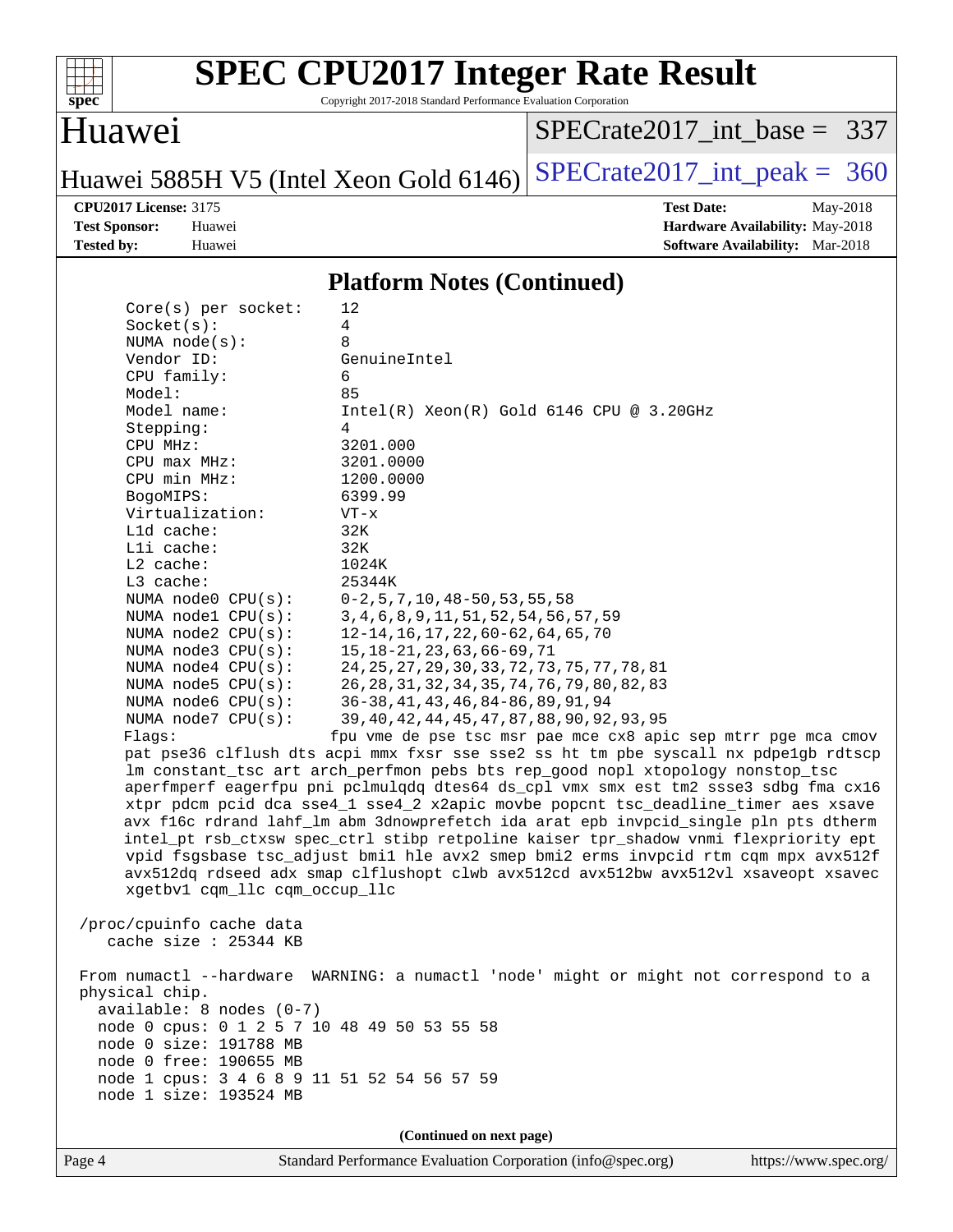

Copyright 2017-2018 Standard Performance Evaluation Corporation

### Huawei

[SPECrate2017\\_int\\_base =](http://www.spec.org/auto/cpu2017/Docs/result-fields.html#SPECrate2017intbase) 337

Huawei 5885H V5 (Intel Xeon Gold 6146) SPECrate  $2017$  int peak = 360

**[Tested by:](http://www.spec.org/auto/cpu2017/Docs/result-fields.html#Testedby)** Huawei **[Software Availability:](http://www.spec.org/auto/cpu2017/Docs/result-fields.html#SoftwareAvailability)** Mar-2018

**[CPU2017 License:](http://www.spec.org/auto/cpu2017/Docs/result-fields.html#CPU2017License)** 3175 **[Test Date:](http://www.spec.org/auto/cpu2017/Docs/result-fields.html#TestDate)** May-2018 **[Test Sponsor:](http://www.spec.org/auto/cpu2017/Docs/result-fields.html#TestSponsor)** Huawei **[Hardware Availability:](http://www.spec.org/auto/cpu2017/Docs/result-fields.html#HardwareAvailability)** May-2018

### **[Platform Notes \(Continued\)](http://www.spec.org/auto/cpu2017/Docs/result-fields.html#PlatformNotes)**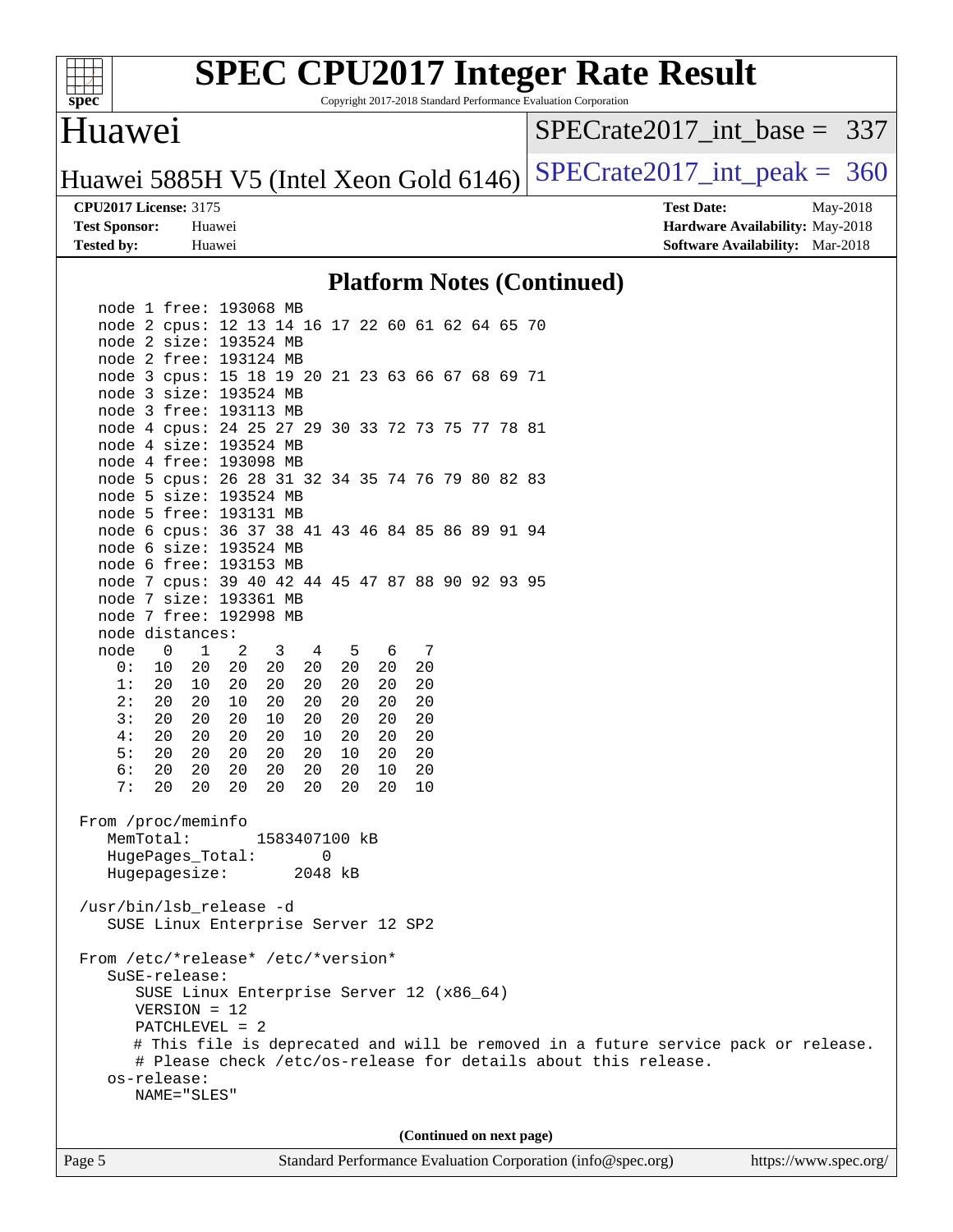

Copyright 2017-2018 Standard Performance Evaluation Corporation

### Huawei

[SPECrate2017\\_int\\_base =](http://www.spec.org/auto/cpu2017/Docs/result-fields.html#SPECrate2017intbase) 337

## Huawei 5885H V5 (Intel Xeon Gold 6146) SPECrate  $2017$  int peak = 360

**[CPU2017 License:](http://www.spec.org/auto/cpu2017/Docs/result-fields.html#CPU2017License)** 3175 **[Test Date:](http://www.spec.org/auto/cpu2017/Docs/result-fields.html#TestDate)** May-2018 **[Test Sponsor:](http://www.spec.org/auto/cpu2017/Docs/result-fields.html#TestSponsor)** Huawei **[Hardware Availability:](http://www.spec.org/auto/cpu2017/Docs/result-fields.html#HardwareAvailability)** May-2018 **[Tested by:](http://www.spec.org/auto/cpu2017/Docs/result-fields.html#Testedby)** Huawei **[Software Availability:](http://www.spec.org/auto/cpu2017/Docs/result-fields.html#SoftwareAvailability)** Mar-2018

### **[Platform Notes \(Continued\)](http://www.spec.org/auto/cpu2017/Docs/result-fields.html#PlatformNotes)**

 VERSION="12-SP2" VERSION\_ID="12.2" PRETTY\_NAME="SUSE Linux Enterprise Server 12 SP2" ID="sles" ANSI\_COLOR="0;32" CPE\_NAME="cpe:/o:suse:sles:12:sp2"

uname -a:

 Linux linux-tk4l 4.4.120-92.70-default #1 SMP Wed Mar 14 15:59:43 UTC 2018 (52a83de) x86\_64 x86\_64 x86\_64 GNU/Linux

run-level 5 Nov 16 16:23

 SPEC is set to: /home/cpu2017 Filesystem Type Size Used Avail Use% Mounted on /dev/sda4 btrfs 748G 43G 703G 6% /home

 Additional information from dmidecode follows. WARNING: Use caution when you interpret this section. The 'dmidecode' program reads system data which is "intended to allow hardware to be accurately determined", but the intent may not be met, as there are frequent changes to hardware, firmware, and the "DMTF SMBIOS" standard. BIOS INSYDE Corp. 8.92 05/02/2018 Memory: 48x Samsung M393A4K40BB2-CTD 32 GB 2 rank 2666

(End of data from sysinfo program)

### **[Compiler Version Notes](http://www.spec.org/auto/cpu2017/Docs/result-fields.html#CompilerVersionNotes)**

Page 6 Standard Performance Evaluation Corporation [\(info@spec.org\)](mailto:info@spec.org) <https://www.spec.org/> ============================================================================== CC 500.perlbench  $r(base)$  502.gcc  $r(base)$  505.mcf  $r(base, peak)$  $525.x264_r(base, peak)$  557.xz $r(base, peak)$ ----------------------------------------------------------------------------- icc (ICC) 18.0.0 20170811 Copyright (C) 1985-2017 Intel Corporation. All rights reserved. ------------------------------------------------------------------------------ ============================================================================== CC 500.perlbench\_r(peak) 502.gcc\_r(peak) ----------------------------------------------------------------------------- icc (ICC) 18.0.0 20170811 Copyright (C) 1985-2017 Intel Corporation. All rights reserved. ------------------------------------------------------------------------------ ============================================================================== CXXC 520.omnetpp  $r(base)$  523.xalancbmk  $r(base)$  531.deepsjeng  $r(base)$ **(Continued on next page)**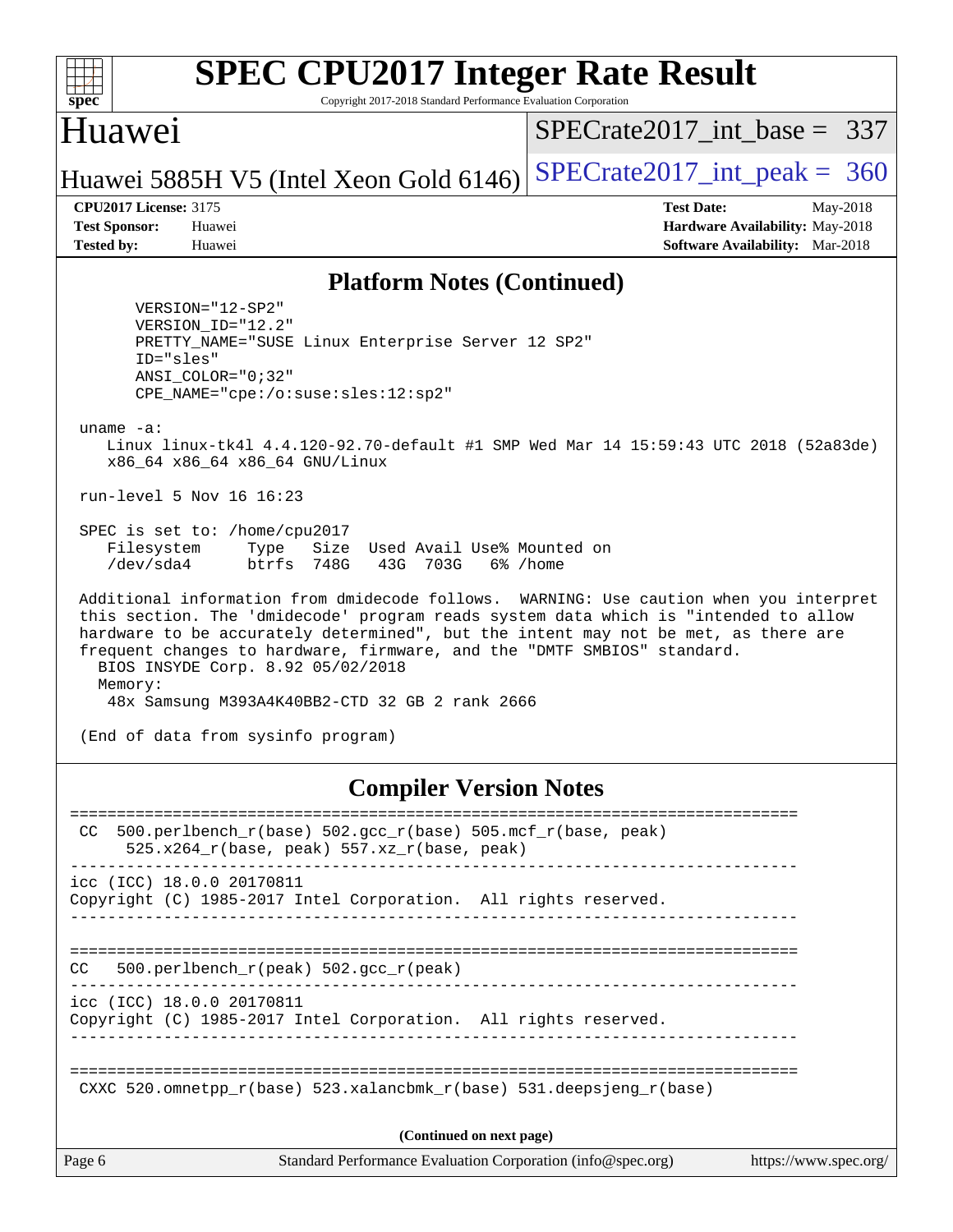| <b>SPEC CPU2017 Integer Rate Result</b><br>Copyright 2017-2018 Standard Performance Evaluation Corporation<br>$spec*$ |                                        |  |  |  |  |  |
|-----------------------------------------------------------------------------------------------------------------------|----------------------------------------|--|--|--|--|--|
| Huawei                                                                                                                | $SPECrate2017$ int base = 337          |  |  |  |  |  |
| Huawei 5885H V5 (Intel Xeon Gold 6146)                                                                                | $SPECrate2017\_int\_peak = 360$        |  |  |  |  |  |
| <b>CPU2017 License: 3175</b>                                                                                          | <b>Test Date:</b><br>May-2018          |  |  |  |  |  |
| <b>Test Sponsor:</b><br>Huawei                                                                                        | Hardware Availability: May-2018        |  |  |  |  |  |
| <b>Tested by:</b><br>Huawei                                                                                           | <b>Software Availability:</b> Mar-2018 |  |  |  |  |  |
| <b>Compiler Version Notes (Continued)</b>                                                                             |                                        |  |  |  |  |  |
| $541.$ leela $r(base)$                                                                                                |                                        |  |  |  |  |  |
| icpc (ICC) 18.0.0 20170811                                                                                            |                                        |  |  |  |  |  |
| Copyright (C) 1985-2017 Intel Corporation. All rights reserved.                                                       |                                        |  |  |  |  |  |
|                                                                                                                       |                                        |  |  |  |  |  |
| CXXC 520.omnetpp_r(peak) 523.xalancbmk_r(peak) 531.deepsjeng_r(peak)<br>$541.$ leela_r(peak)                          |                                        |  |  |  |  |  |
| icpc (ICC) 18.0.0 20170811                                                                                            |                                        |  |  |  |  |  |
| Copyright (C) 1985-2017 Intel Corporation. All rights reserved.                                                       |                                        |  |  |  |  |  |
|                                                                                                                       |                                        |  |  |  |  |  |
| FC 548.exchange2_r(base, peak)                                                                                        |                                        |  |  |  |  |  |
| ifort (IFORT) 18.0.0 20170811<br>Copyright (C) 1985-2017 Intel Corporation. All rights reserved.                      |                                        |  |  |  |  |  |
|                                                                                                                       |                                        |  |  |  |  |  |
|                                                                                                                       |                                        |  |  |  |  |  |

## **[Base Compiler Invocation](http://www.spec.org/auto/cpu2017/Docs/result-fields.html#BaseCompilerInvocation)**

[C benchmarks](http://www.spec.org/auto/cpu2017/Docs/result-fields.html#Cbenchmarks): [icc](http://www.spec.org/cpu2017/results/res2018q4/cpu2017-20181118-09822.flags.html#user_CCbase_intel_icc_18.0_66fc1ee009f7361af1fbd72ca7dcefbb700085f36577c54f309893dd4ec40d12360134090235512931783d35fd58c0460139e722d5067c5574d8eaf2b3e37e92)

[C++ benchmarks:](http://www.spec.org/auto/cpu2017/Docs/result-fields.html#CXXbenchmarks) [icpc](http://www.spec.org/cpu2017/results/res2018q4/cpu2017-20181118-09822.flags.html#user_CXXbase_intel_icpc_18.0_c510b6838c7f56d33e37e94d029a35b4a7bccf4766a728ee175e80a419847e808290a9b78be685c44ab727ea267ec2f070ec5dc83b407c0218cded6866a35d07)

[Fortran benchmarks](http://www.spec.org/auto/cpu2017/Docs/result-fields.html#Fortranbenchmarks): [ifort](http://www.spec.org/cpu2017/results/res2018q4/cpu2017-20181118-09822.flags.html#user_FCbase_intel_ifort_18.0_8111460550e3ca792625aed983ce982f94888b8b503583aa7ba2b8303487b4d8a21a13e7191a45c5fd58ff318f48f9492884d4413fa793fd88dd292cad7027ca)

## **[Base Portability Flags](http://www.spec.org/auto/cpu2017/Docs/result-fields.html#BasePortabilityFlags)**

 500.perlbench\_r: [-DSPEC\\_LP64](http://www.spec.org/cpu2017/results/res2018q4/cpu2017-20181118-09822.flags.html#b500.perlbench_r_basePORTABILITY_DSPEC_LP64) [-DSPEC\\_LINUX\\_X64](http://www.spec.org/cpu2017/results/res2018q4/cpu2017-20181118-09822.flags.html#b500.perlbench_r_baseCPORTABILITY_DSPEC_LINUX_X64) 502.gcc\_r: [-DSPEC\\_LP64](http://www.spec.org/cpu2017/results/res2018q4/cpu2017-20181118-09822.flags.html#suite_basePORTABILITY502_gcc_r_DSPEC_LP64) 505.mcf\_r: [-DSPEC\\_LP64](http://www.spec.org/cpu2017/results/res2018q4/cpu2017-20181118-09822.flags.html#suite_basePORTABILITY505_mcf_r_DSPEC_LP64) 520.omnetpp\_r: [-DSPEC\\_LP64](http://www.spec.org/cpu2017/results/res2018q4/cpu2017-20181118-09822.flags.html#suite_basePORTABILITY520_omnetpp_r_DSPEC_LP64) 523.xalancbmk\_r: [-DSPEC\\_LP64](http://www.spec.org/cpu2017/results/res2018q4/cpu2017-20181118-09822.flags.html#suite_basePORTABILITY523_xalancbmk_r_DSPEC_LP64) [-DSPEC\\_LINUX](http://www.spec.org/cpu2017/results/res2018q4/cpu2017-20181118-09822.flags.html#b523.xalancbmk_r_baseCXXPORTABILITY_DSPEC_LINUX) 525.x264\_r: [-DSPEC\\_LP64](http://www.spec.org/cpu2017/results/res2018q4/cpu2017-20181118-09822.flags.html#suite_basePORTABILITY525_x264_r_DSPEC_LP64) 531.deepsjeng\_r: [-DSPEC\\_LP64](http://www.spec.org/cpu2017/results/res2018q4/cpu2017-20181118-09822.flags.html#suite_basePORTABILITY531_deepsjeng_r_DSPEC_LP64) 541.leela\_r: [-DSPEC\\_LP64](http://www.spec.org/cpu2017/results/res2018q4/cpu2017-20181118-09822.flags.html#suite_basePORTABILITY541_leela_r_DSPEC_LP64) 548.exchange2\_r: [-DSPEC\\_LP64](http://www.spec.org/cpu2017/results/res2018q4/cpu2017-20181118-09822.flags.html#suite_basePORTABILITY548_exchange2_r_DSPEC_LP64)

**(Continued on next page)**

Page 7 Standard Performance Evaluation Corporation [\(info@spec.org\)](mailto:info@spec.org) <https://www.spec.org/>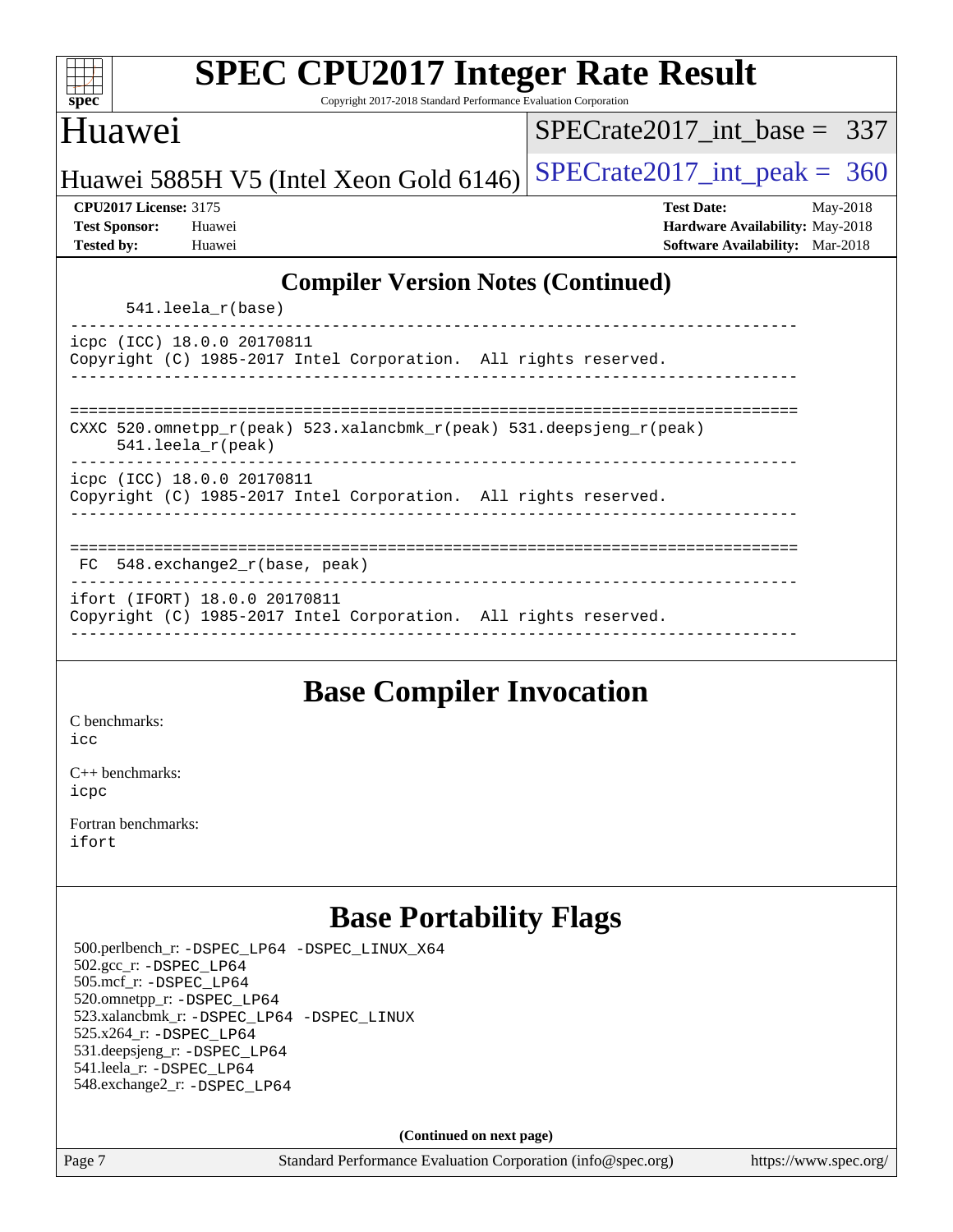### $+\ +$ [spec](http://www.spec.org/)<sup>®</sup>

# **[SPEC CPU2017 Integer Rate Result](http://www.spec.org/auto/cpu2017/Docs/result-fields.html#SPECCPU2017IntegerRateResult)**

Copyright 2017-2018 Standard Performance Evaluation Corporation

## Huawei

[SPECrate2017\\_int\\_base =](http://www.spec.org/auto/cpu2017/Docs/result-fields.html#SPECrate2017intbase) 337

Huawei 5885H V5 (Intel Xeon Gold 6146) SPECrate  $2017$  int peak = 360

**[CPU2017 License:](http://www.spec.org/auto/cpu2017/Docs/result-fields.html#CPU2017License)** 3175 **[Test Date:](http://www.spec.org/auto/cpu2017/Docs/result-fields.html#TestDate)** May-2018 **[Test Sponsor:](http://www.spec.org/auto/cpu2017/Docs/result-fields.html#TestSponsor)** Huawei **[Hardware Availability:](http://www.spec.org/auto/cpu2017/Docs/result-fields.html#HardwareAvailability)** May-2018 **[Tested by:](http://www.spec.org/auto/cpu2017/Docs/result-fields.html#Testedby)** Huawei **[Software Availability:](http://www.spec.org/auto/cpu2017/Docs/result-fields.html#SoftwareAvailability)** Mar-2018

# **[Base Portability Flags \(Continued\)](http://www.spec.org/auto/cpu2017/Docs/result-fields.html#BasePortabilityFlags)**

557.xz\_r: [-DSPEC\\_LP64](http://www.spec.org/cpu2017/results/res2018q4/cpu2017-20181118-09822.flags.html#suite_basePORTABILITY557_xz_r_DSPEC_LP64)

# **[Base Optimization Flags](http://www.spec.org/auto/cpu2017/Docs/result-fields.html#BaseOptimizationFlags)**

[C benchmarks](http://www.spec.org/auto/cpu2017/Docs/result-fields.html#Cbenchmarks):

[-Wl,-z,muldefs](http://www.spec.org/cpu2017/results/res2018q4/cpu2017-20181118-09822.flags.html#user_CCbase_link_force_multiple1_b4cbdb97b34bdee9ceefcfe54f4c8ea74255f0b02a4b23e853cdb0e18eb4525ac79b5a88067c842dd0ee6996c24547a27a4b99331201badda8798ef8a743f577) [-xCORE-AVX512](http://www.spec.org/cpu2017/results/res2018q4/cpu2017-20181118-09822.flags.html#user_CCbase_f-xCORE-AVX512) [-ipo](http://www.spec.org/cpu2017/results/res2018q4/cpu2017-20181118-09822.flags.html#user_CCbase_f-ipo) [-O3](http://www.spec.org/cpu2017/results/res2018q4/cpu2017-20181118-09822.flags.html#user_CCbase_f-O3) [-no-prec-div](http://www.spec.org/cpu2017/results/res2018q4/cpu2017-20181118-09822.flags.html#user_CCbase_f-no-prec-div) [-qopt-mem-layout-trans=3](http://www.spec.org/cpu2017/results/res2018q4/cpu2017-20181118-09822.flags.html#user_CCbase_f-qopt-mem-layout-trans_de80db37974c74b1f0e20d883f0b675c88c3b01e9d123adea9b28688d64333345fb62bc4a798493513fdb68f60282f9a726aa07f478b2f7113531aecce732043) [-L/usr/local/je5.0.1-64/lib](http://www.spec.org/cpu2017/results/res2018q4/cpu2017-20181118-09822.flags.html#user_CCbase_jemalloc_link_path64_4b10a636b7bce113509b17f3bd0d6226c5fb2346b9178c2d0232c14f04ab830f976640479e5c33dc2bcbbdad86ecfb6634cbbd4418746f06f368b512fced5394) [-ljemalloc](http://www.spec.org/cpu2017/results/res2018q4/cpu2017-20181118-09822.flags.html#user_CCbase_jemalloc_link_lib_d1249b907c500fa1c0672f44f562e3d0f79738ae9e3c4a9c376d49f265a04b9c99b167ecedbf6711b3085be911c67ff61f150a17b3472be731631ba4d0471706)

[C++ benchmarks:](http://www.spec.org/auto/cpu2017/Docs/result-fields.html#CXXbenchmarks)

[-Wl,-z,muldefs](http://www.spec.org/cpu2017/results/res2018q4/cpu2017-20181118-09822.flags.html#user_CXXbase_link_force_multiple1_b4cbdb97b34bdee9ceefcfe54f4c8ea74255f0b02a4b23e853cdb0e18eb4525ac79b5a88067c842dd0ee6996c24547a27a4b99331201badda8798ef8a743f577) [-xCORE-AVX512](http://www.spec.org/cpu2017/results/res2018q4/cpu2017-20181118-09822.flags.html#user_CXXbase_f-xCORE-AVX512) [-ipo](http://www.spec.org/cpu2017/results/res2018q4/cpu2017-20181118-09822.flags.html#user_CXXbase_f-ipo) [-O3](http://www.spec.org/cpu2017/results/res2018q4/cpu2017-20181118-09822.flags.html#user_CXXbase_f-O3) [-no-prec-div](http://www.spec.org/cpu2017/results/res2018q4/cpu2017-20181118-09822.flags.html#user_CXXbase_f-no-prec-div) [-qopt-mem-layout-trans=3](http://www.spec.org/cpu2017/results/res2018q4/cpu2017-20181118-09822.flags.html#user_CXXbase_f-qopt-mem-layout-trans_de80db37974c74b1f0e20d883f0b675c88c3b01e9d123adea9b28688d64333345fb62bc4a798493513fdb68f60282f9a726aa07f478b2f7113531aecce732043) [-L/usr/local/je5.0.1-64/lib](http://www.spec.org/cpu2017/results/res2018q4/cpu2017-20181118-09822.flags.html#user_CXXbase_jemalloc_link_path64_4b10a636b7bce113509b17f3bd0d6226c5fb2346b9178c2d0232c14f04ab830f976640479e5c33dc2bcbbdad86ecfb6634cbbd4418746f06f368b512fced5394) [-ljemalloc](http://www.spec.org/cpu2017/results/res2018q4/cpu2017-20181118-09822.flags.html#user_CXXbase_jemalloc_link_lib_d1249b907c500fa1c0672f44f562e3d0f79738ae9e3c4a9c376d49f265a04b9c99b167ecedbf6711b3085be911c67ff61f150a17b3472be731631ba4d0471706)

### [Fortran benchmarks](http://www.spec.org/auto/cpu2017/Docs/result-fields.html#Fortranbenchmarks):

[-Wl,-z,muldefs](http://www.spec.org/cpu2017/results/res2018q4/cpu2017-20181118-09822.flags.html#user_FCbase_link_force_multiple1_b4cbdb97b34bdee9ceefcfe54f4c8ea74255f0b02a4b23e853cdb0e18eb4525ac79b5a88067c842dd0ee6996c24547a27a4b99331201badda8798ef8a743f577) [-xCORE-AVX512](http://www.spec.org/cpu2017/results/res2018q4/cpu2017-20181118-09822.flags.html#user_FCbase_f-xCORE-AVX512) [-ipo](http://www.spec.org/cpu2017/results/res2018q4/cpu2017-20181118-09822.flags.html#user_FCbase_f-ipo) [-O3](http://www.spec.org/cpu2017/results/res2018q4/cpu2017-20181118-09822.flags.html#user_FCbase_f-O3) [-no-prec-div](http://www.spec.org/cpu2017/results/res2018q4/cpu2017-20181118-09822.flags.html#user_FCbase_f-no-prec-div) [-qopt-mem-layout-trans=3](http://www.spec.org/cpu2017/results/res2018q4/cpu2017-20181118-09822.flags.html#user_FCbase_f-qopt-mem-layout-trans_de80db37974c74b1f0e20d883f0b675c88c3b01e9d123adea9b28688d64333345fb62bc4a798493513fdb68f60282f9a726aa07f478b2f7113531aecce732043) [-nostandard-realloc-lhs](http://www.spec.org/cpu2017/results/res2018q4/cpu2017-20181118-09822.flags.html#user_FCbase_f_2003_std_realloc_82b4557e90729c0f113870c07e44d33d6f5a304b4f63d4c15d2d0f1fab99f5daaed73bdb9275d9ae411527f28b936061aa8b9c8f2d63842963b95c9dd6426b8a) [-align array32byte](http://www.spec.org/cpu2017/results/res2018q4/cpu2017-20181118-09822.flags.html#user_FCbase_align_array32byte_b982fe038af199962ba9a80c053b8342c548c85b40b8e86eb3cc33dee0d7986a4af373ac2d51c3f7cf710a18d62fdce2948f201cd044323541f22fc0fffc51b6) [-L/usr/local/je5.0.1-64/lib](http://www.spec.org/cpu2017/results/res2018q4/cpu2017-20181118-09822.flags.html#user_FCbase_jemalloc_link_path64_4b10a636b7bce113509b17f3bd0d6226c5fb2346b9178c2d0232c14f04ab830f976640479e5c33dc2bcbbdad86ecfb6634cbbd4418746f06f368b512fced5394) [-ljemalloc](http://www.spec.org/cpu2017/results/res2018q4/cpu2017-20181118-09822.flags.html#user_FCbase_jemalloc_link_lib_d1249b907c500fa1c0672f44f562e3d0f79738ae9e3c4a9c376d49f265a04b9c99b167ecedbf6711b3085be911c67ff61f150a17b3472be731631ba4d0471706)

## **[Base Other Flags](http://www.spec.org/auto/cpu2017/Docs/result-fields.html#BaseOtherFlags)**

[C benchmarks](http://www.spec.org/auto/cpu2017/Docs/result-fields.html#Cbenchmarks):  $-m64 - std= c11$  $-m64 - std= c11$ 

[C++ benchmarks:](http://www.spec.org/auto/cpu2017/Docs/result-fields.html#CXXbenchmarks) [-m64](http://www.spec.org/cpu2017/results/res2018q4/cpu2017-20181118-09822.flags.html#user_CXXbase_intel_intel64_18.0_af43caccfc8ded86e7699f2159af6efc7655f51387b94da716254467f3c01020a5059329e2569e4053f409e7c9202a7efc638f7a6d1ffb3f52dea4a3e31d82ab)

[Fortran benchmarks](http://www.spec.org/auto/cpu2017/Docs/result-fields.html#Fortranbenchmarks): [-m64](http://www.spec.org/cpu2017/results/res2018q4/cpu2017-20181118-09822.flags.html#user_FCbase_intel_intel64_18.0_af43caccfc8ded86e7699f2159af6efc7655f51387b94da716254467f3c01020a5059329e2569e4053f409e7c9202a7efc638f7a6d1ffb3f52dea4a3e31d82ab)

# **[Peak Compiler Invocation](http://www.spec.org/auto/cpu2017/Docs/result-fields.html#PeakCompilerInvocation)**

[C benchmarks](http://www.spec.org/auto/cpu2017/Docs/result-fields.html#Cbenchmarks): [icc](http://www.spec.org/cpu2017/results/res2018q4/cpu2017-20181118-09822.flags.html#user_CCpeak_intel_icc_18.0_66fc1ee009f7361af1fbd72ca7dcefbb700085f36577c54f309893dd4ec40d12360134090235512931783d35fd58c0460139e722d5067c5574d8eaf2b3e37e92)

[C++ benchmarks:](http://www.spec.org/auto/cpu2017/Docs/result-fields.html#CXXbenchmarks) [icpc](http://www.spec.org/cpu2017/results/res2018q4/cpu2017-20181118-09822.flags.html#user_CXXpeak_intel_icpc_18.0_c510b6838c7f56d33e37e94d029a35b4a7bccf4766a728ee175e80a419847e808290a9b78be685c44ab727ea267ec2f070ec5dc83b407c0218cded6866a35d07)

[Fortran benchmarks](http://www.spec.org/auto/cpu2017/Docs/result-fields.html#Fortranbenchmarks): [ifort](http://www.spec.org/cpu2017/results/res2018q4/cpu2017-20181118-09822.flags.html#user_FCpeak_intel_ifort_18.0_8111460550e3ca792625aed983ce982f94888b8b503583aa7ba2b8303487b4d8a21a13e7191a45c5fd58ff318f48f9492884d4413fa793fd88dd292cad7027ca)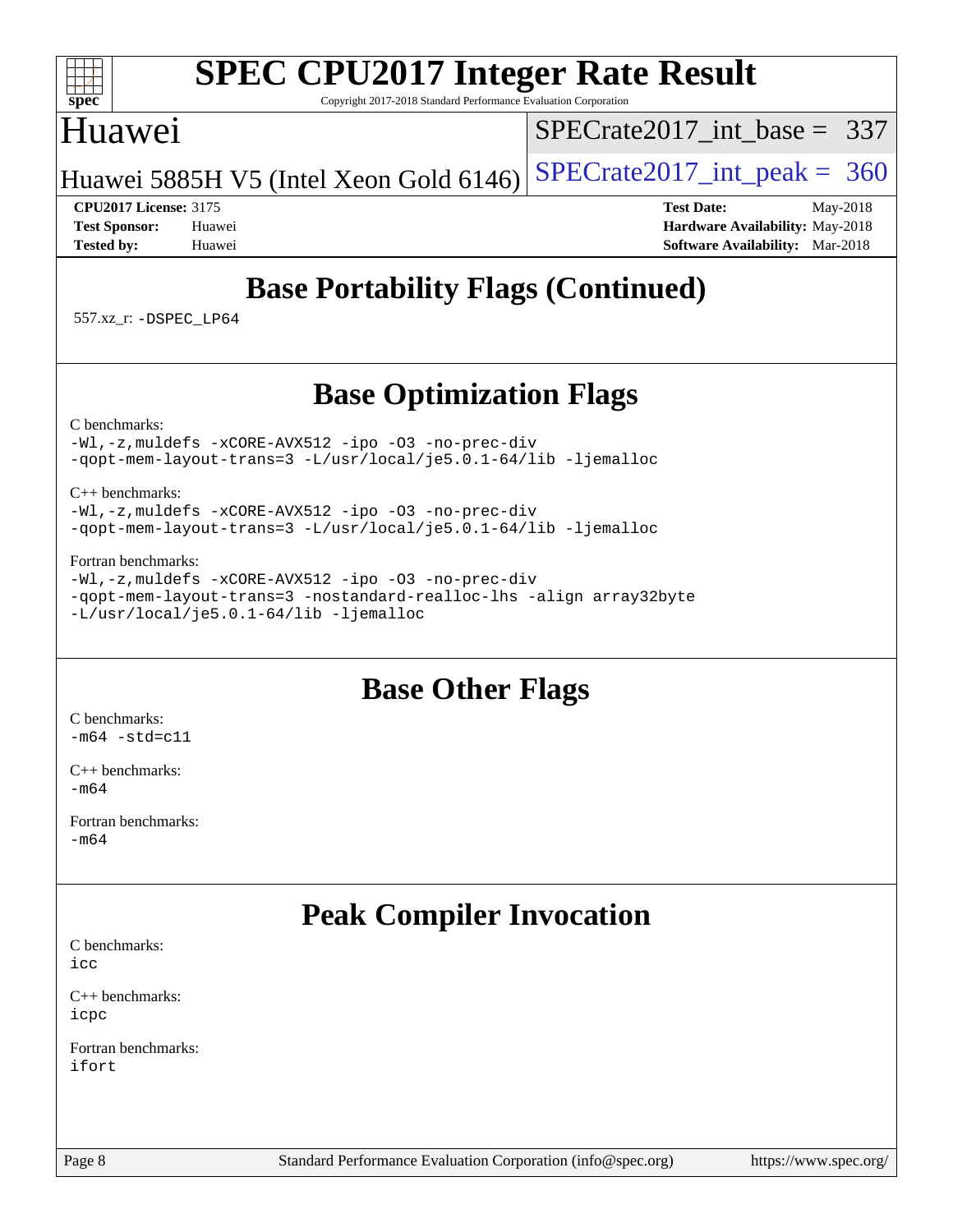

Copyright 2017-2018 Standard Performance Evaluation Corporation

## Huawei

[SPECrate2017\\_int\\_base =](http://www.spec.org/auto/cpu2017/Docs/result-fields.html#SPECrate2017intbase) 337

Huawei 5885H V5 (Intel Xeon Gold 6146) SPECrate  $2017$  int peak = 360

**[CPU2017 License:](http://www.spec.org/auto/cpu2017/Docs/result-fields.html#CPU2017License)** 3175 **[Test Date:](http://www.spec.org/auto/cpu2017/Docs/result-fields.html#TestDate)** May-2018 **[Test Sponsor:](http://www.spec.org/auto/cpu2017/Docs/result-fields.html#TestSponsor)** Huawei **[Hardware Availability:](http://www.spec.org/auto/cpu2017/Docs/result-fields.html#HardwareAvailability)** May-2018 **[Tested by:](http://www.spec.org/auto/cpu2017/Docs/result-fields.html#Testedby)** Huawei **[Software Availability:](http://www.spec.org/auto/cpu2017/Docs/result-fields.html#SoftwareAvailability)** Mar-2018

# **[Peak Portability Flags](http://www.spec.org/auto/cpu2017/Docs/result-fields.html#PeakPortabilityFlags)**

 500.perlbench\_r: [-DSPEC\\_LP64](http://www.spec.org/cpu2017/results/res2018q4/cpu2017-20181118-09822.flags.html#b500.perlbench_r_peakPORTABILITY_DSPEC_LP64) [-DSPEC\\_LINUX\\_X64](http://www.spec.org/cpu2017/results/res2018q4/cpu2017-20181118-09822.flags.html#b500.perlbench_r_peakCPORTABILITY_DSPEC_LINUX_X64) 502.gcc\_r: [-D\\_FILE\\_OFFSET\\_BITS=64](http://www.spec.org/cpu2017/results/res2018q4/cpu2017-20181118-09822.flags.html#user_peakPORTABILITY502_gcc_r_file_offset_bits_64_5ae949a99b284ddf4e95728d47cb0843d81b2eb0e18bdfe74bbf0f61d0b064f4bda2f10ea5eb90e1dcab0e84dbc592acfc5018bc955c18609f94ddb8d550002c) 505.mcf\_r: [-DSPEC\\_LP64](http://www.spec.org/cpu2017/results/res2018q4/cpu2017-20181118-09822.flags.html#suite_peakPORTABILITY505_mcf_r_DSPEC_LP64) 520.omnetpp\_r: [-DSPEC\\_LP64](http://www.spec.org/cpu2017/results/res2018q4/cpu2017-20181118-09822.flags.html#suite_peakPORTABILITY520_omnetpp_r_DSPEC_LP64) 523.xalancbmk\_r: [-D\\_FILE\\_OFFSET\\_BITS=64](http://www.spec.org/cpu2017/results/res2018q4/cpu2017-20181118-09822.flags.html#user_peakPORTABILITY523_xalancbmk_r_file_offset_bits_64_5ae949a99b284ddf4e95728d47cb0843d81b2eb0e18bdfe74bbf0f61d0b064f4bda2f10ea5eb90e1dcab0e84dbc592acfc5018bc955c18609f94ddb8d550002c) [-DSPEC\\_LINUX](http://www.spec.org/cpu2017/results/res2018q4/cpu2017-20181118-09822.flags.html#b523.xalancbmk_r_peakCXXPORTABILITY_DSPEC_LINUX) 525.x264\_r: [-DSPEC\\_LP64](http://www.spec.org/cpu2017/results/res2018q4/cpu2017-20181118-09822.flags.html#suite_peakPORTABILITY525_x264_r_DSPEC_LP64) 531.deepsjeng\_r: [-DSPEC\\_LP64](http://www.spec.org/cpu2017/results/res2018q4/cpu2017-20181118-09822.flags.html#suite_peakPORTABILITY531_deepsjeng_r_DSPEC_LP64) 541.leela\_r: [-DSPEC\\_LP64](http://www.spec.org/cpu2017/results/res2018q4/cpu2017-20181118-09822.flags.html#suite_peakPORTABILITY541_leela_r_DSPEC_LP64) 548.exchange2\_r: [-DSPEC\\_LP64](http://www.spec.org/cpu2017/results/res2018q4/cpu2017-20181118-09822.flags.html#suite_peakPORTABILITY548_exchange2_r_DSPEC_LP64) 557.xz\_r: [-DSPEC\\_LP64](http://www.spec.org/cpu2017/results/res2018q4/cpu2017-20181118-09822.flags.html#suite_peakPORTABILITY557_xz_r_DSPEC_LP64)

# **[Peak Optimization Flags](http://www.spec.org/auto/cpu2017/Docs/result-fields.html#PeakOptimizationFlags)**

[C benchmarks](http://www.spec.org/auto/cpu2017/Docs/result-fields.html#Cbenchmarks):

```
 500.perlbench_r: -Wl,-z,muldefs -prof-gen(pass 1) -prof-use(pass 2) -ipo
-xCORE-AVX512 -O3 -no-prec-div -qopt-mem-layout-trans=3
-fno-strict-overflow -L/usr/local/je5.0.1-64/lib
-ljemalloc
 502.gcc_r: -L/opt/intel/compilers_and_libraries_2018/linux/lib/ia32
-Wl,-z,muldefs -prof-gen(pass 1) -prof-use(pass 2) -ipo
-xCORE-AVX512 -O3 -no-prec-div -qopt-mem-layout-trans=3
-L/usr/local/je5.0.1-32/lib -ljemalloc
 505.mcf_r: -Wl,-z,muldefs -xCORE-AVX512 -ipo -O3 -no-prec-div
-qopt-mem-layout-trans=3 -L/usr/local/je5.0.1-64/lib
-ljemalloc
 525.x264_r: -Wl,-z,muldefs -xCORE-AVX512 -ipo -O3 -no-prec-div
-qopt-mem-layout-trans=3 -fno-alias
-L/usr/local/je5.0.1-64/lib -ljemalloc
 557.xz_r: Same as 505.mcf_r
C++ benchmarks: 
 520.omnetpp_r: -Wl,-z,muldefs -prof-gen(pass 1) -prof-use(pass 2) -ipo
-xCORE-AVX512 -O3 -no-prec-div -qopt-mem-layout-trans=3
-L/usr/local/je5.0.1-64/lib -ljemalloc
 523.xalancbmk_r: -L/opt/intel/compilers_and_libraries_2018/linux/lib/ia32
-Wl,-z,muldefs -prof-gen(pass 1) -prof-use(pass 2) -ipo
-xCORE-AVX512 -O3 -no-prec-div -qopt-mem-layout-trans=3
                                      (Continued on next page)
```
Page 9 Standard Performance Evaluation Corporation [\(info@spec.org\)](mailto:info@spec.org) <https://www.spec.org/>